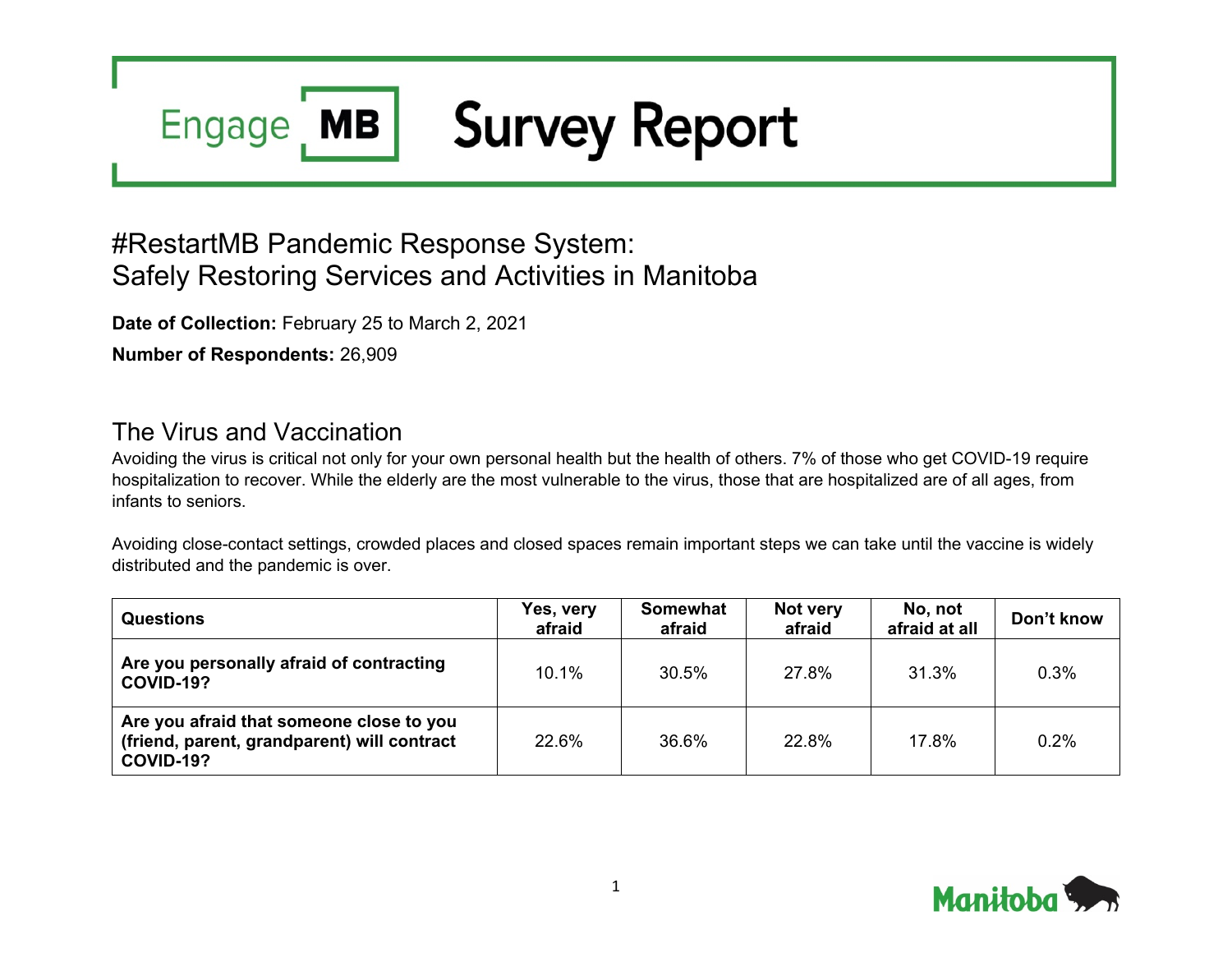**Given the current state of the pandemic situation in Manitoba, how comfortable would you feel doing each of the following activities?**

|                                                              | Not at all<br>comfortable | Not very<br>comfortable | <b>Somewhat</b><br>comfortable | <b>Very</b><br>comfortable | <b>Not</b><br><b>Applicable</b> |
|--------------------------------------------------------------|---------------------------|-------------------------|--------------------------------|----------------------------|---------------------------------|
| Going to work / the office                                   | 4%                        | 7%                      | 19%                            | 57%                        | 13%                             |
| Going to restaurants                                         | 12%                       | 14%                     | 26%                            | 48%                        | 0%                              |
| Going to the movie theatre                                   | 26%                       | 17%                     | 21%                            | 31%                        | 6%                              |
| Taking public transit                                        | 30%                       | 20%                     | 14%                            | 17%                        | 19%                             |
| Going to bars, night clubs and pubs                          | 41%                       | 16%                     | 13%                            | 16%                        | 15%                             |
| Shopping at a stand-alone store                              | $1\%$                     | 4%                      | 26%                            | 68%                        | 0%                              |
| Sending children to schools and day cares                    | 3%                        | 6%                      | 20%                            | 52%                        | 19%                             |
| Going to the gym / yoga centre                               | 14%                       | 12%                     | 21%                            | 42%                        | 11%                             |
| Going to the dentist / chiropractor / massage<br>therapist   | 2%                        | 5%                      | 22%                            | 71%                        | $1\%$                           |
| Shopping at a mall                                           | 6%                        | 12%                     | 31%                            | 50%                        | $1\%$                           |
| Attending religious services / funerals / Pow<br><b>Wows</b> | 15%                       | 14%                     | 19%                            | 38%                        | 13%                             |
| Travelling outside of Manitoba                               | 27%                       | 17%                     | 21%                            | 33%                        | 2%                              |

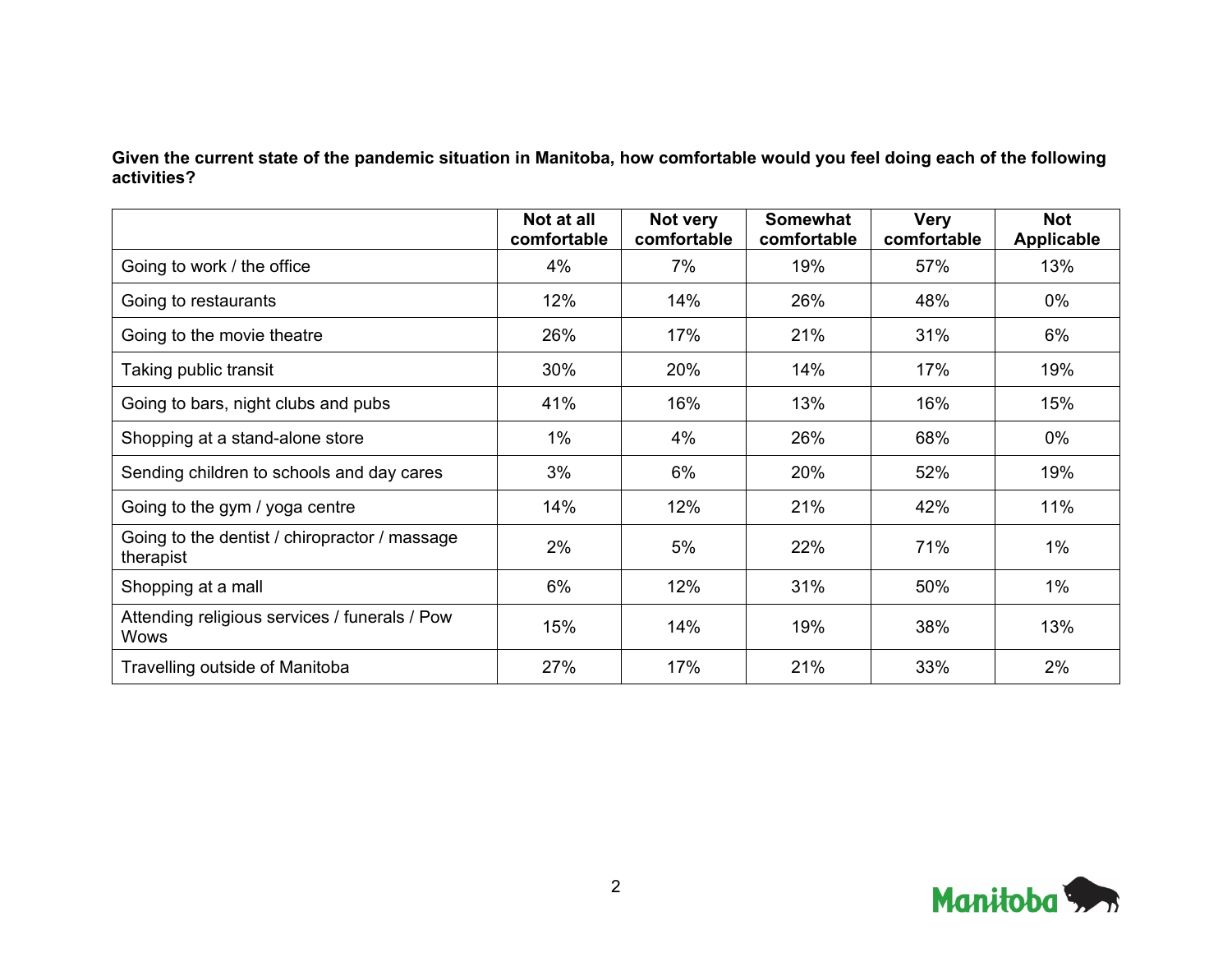#### **Which of the following statements best reflects your perspective on the COVID-19 vaccines?**

| I have already received immunization against COVID-19.       | 5.0%  |
|--------------------------------------------------------------|-------|
| I will sign up for vaccination as soon as I am eligible.     | 54.1% |
| I will get the vaccine, but I'm not in a rush to sign-up.    | 16.2% |
| I'm not sure if I will get the vaccine when it is available. | 14.2% |
| I will not get vaccinated against COVID-19.                  | 10.5% |
| <b>Total</b>                                                 | 100%  |

Manitoba first received the COVID-19 vaccine in mid-December 2020 and plans to immunize priority populations first. This includes health care workers, seniors in long-term care facilities, adults aged 80 or older and adults at risk living in remote or isolated Indigenous communities.

**To what extent do you approve or disapprove of the provincial government's current approach to providing the COVID-19 vaccine?**

| Strongly approve    | 35.5% |
|---------------------|-------|
| Somewhat approve    | 45.2% |
| Somewhat disapprove | 12.3% |
| Strongly disapprove | 6.9%  |
| <b>Total</b>        | 100%  |

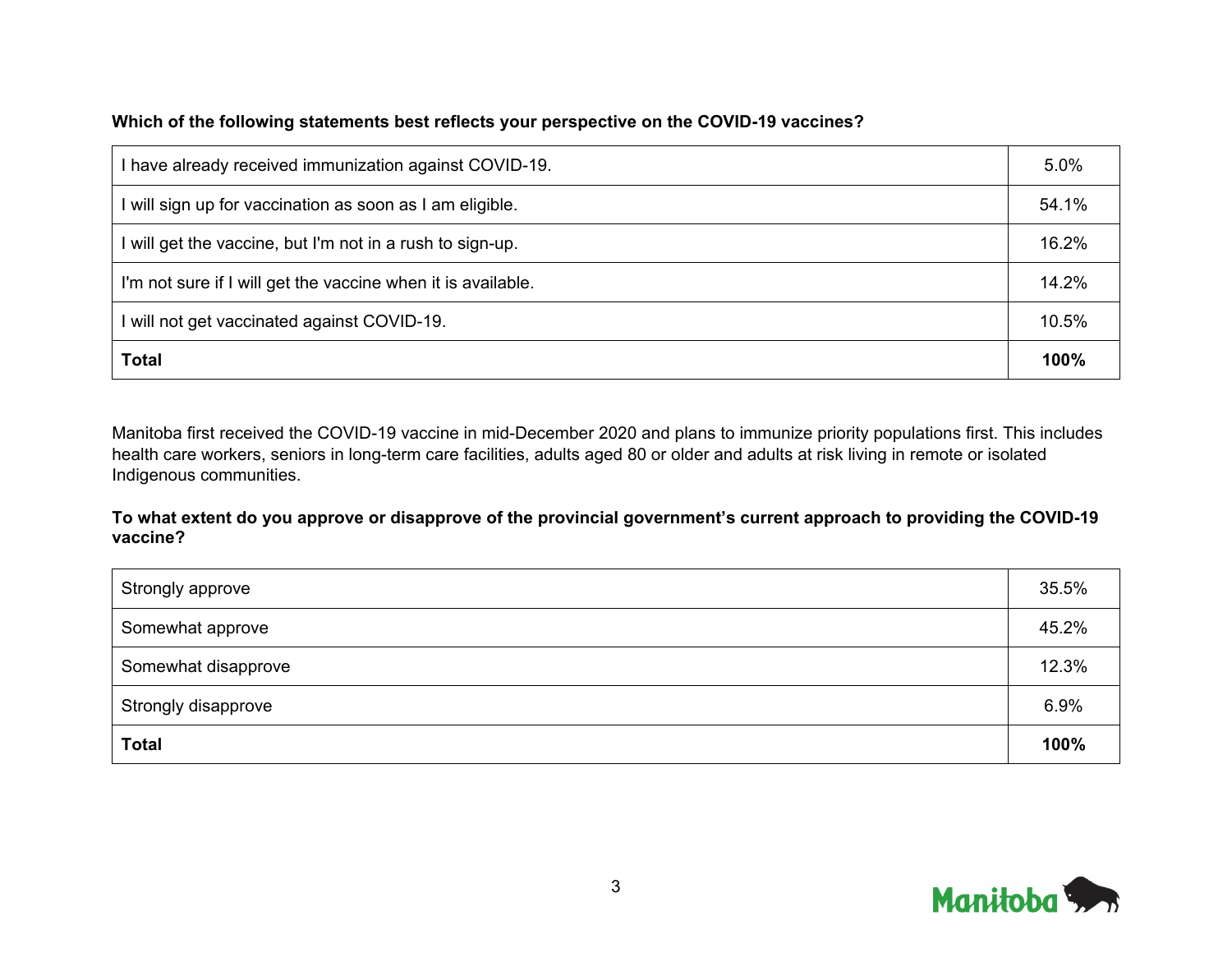## Possible Changes to Public Health Orders

Public health officials, following the feedback of Manitobans, are considering possible changes to the public health orders for the entire province, with physical distancing measures, capacity limits and safety protocols in place.

This survey includes a variety of changes that are under consideration by Public Health for future orders over the coming weeks. They include changes to restrictions for household gatherings, increased social and religious gathering limits, allowing more businesses to reopen, expanding capacity limits for some businesses and allowing recreation and fitness to resume with restrictions.

#### Households and Gatherings

**Do you think the options for potential changes to the public health orders regarding gatherings would be an appropriate next step in a gradual reopening, too fast, or too slow?**

| <b>Potential Change</b>                                                                                                                             | Appropriate<br><b>Next Step</b> | <b>Too Fast</b> | <b>Too Slow</b> | <b>Unsure</b> |
|-----------------------------------------------------------------------------------------------------------------------------------------------------|---------------------------------|-----------------|-----------------|---------------|
| Allowing households the choice of continuing to<br>designate two visitors to their home, or to designate a<br>second household to visit each other. | 39%                             | 6%              | 52%             | 3%            |
| Increasing gathering limits at an outdoor place to 10<br>people.                                                                                    | 56%                             | 7%              | 36%             | 2%            |
| Increasing the capacity size at places of worship for<br>regular religious services to 25 per cent or 100<br>persons, whichever is lower.           | 37%                             | 31%             | 23%             | 10%           |

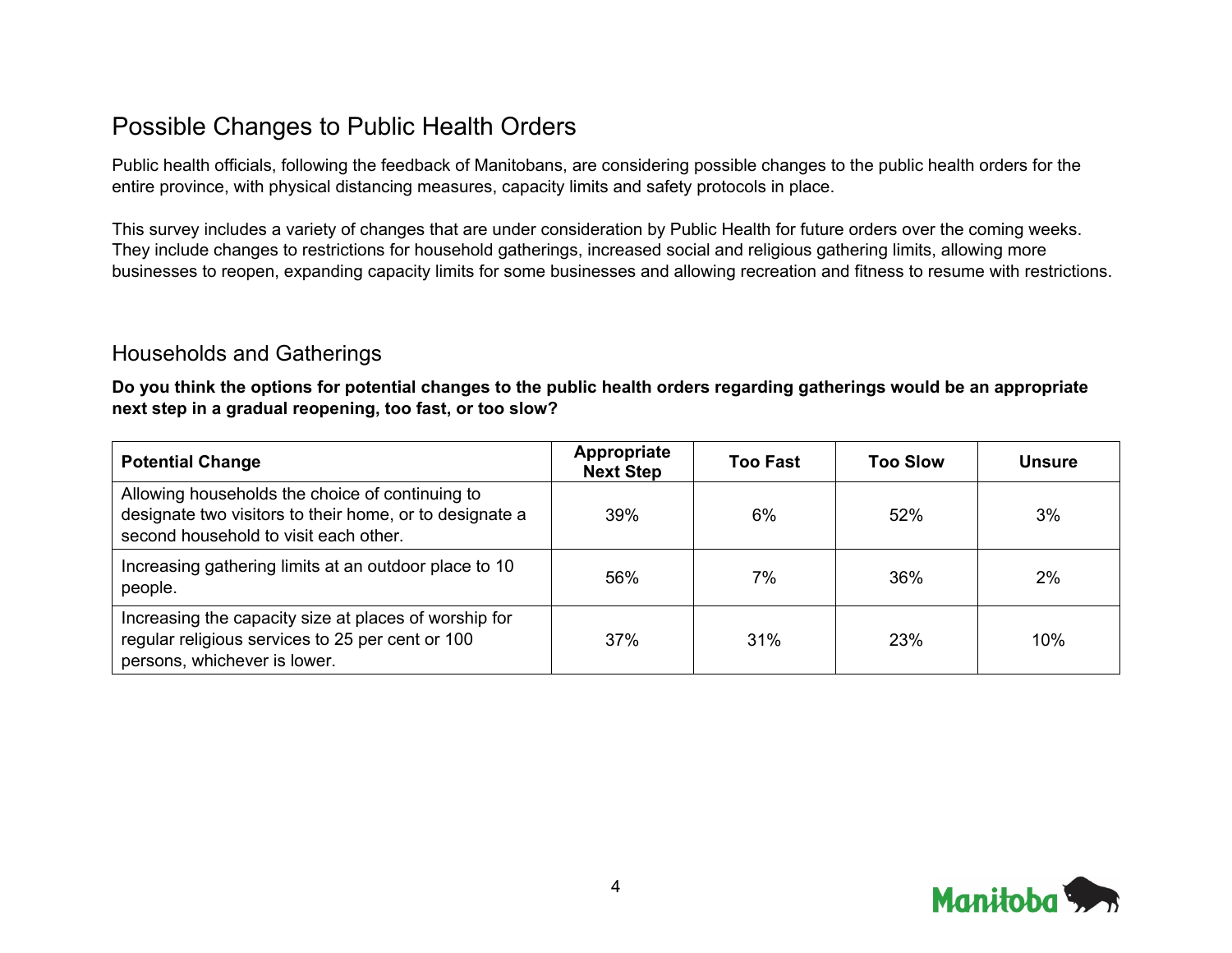#### **When considering the proposed changes to the public health orders regarding gatherings, what is most important to you?**

The results below indicate the possible changes ranked from **most important to least important**. The potential changes ranked the highest is allowing households the choice of continuing to designate two visitors to their home, or to designate a second household to visit each other.

| <b>Potential Change</b>                                                                                                                          | <b>Average Rank</b> |
|--------------------------------------------------------------------------------------------------------------------------------------------------|---------------------|
| Allowing households the choice of continuing to designate two visitors to their home, or to<br>designate a second household to visit each other. | 1.4                 |
| Increasing gathering limits at an outdoor place to 10 people.                                                                                    | 2.0                 |
| Increasing the capacity size at places of worship for regular religious services to 25 per cent or<br>100 persons, whichever is lower.           | 2.6                 |

#### Business, Retail and Restaurants

**Do you think the options for potential changes to the public health orders regarding business, retail and restaurants, would be an appropriate next step in a gradual reopening, too fast, or too slow?**

| <b>Potential Change</b>                                                                                                                        | Appropriate<br><b>Next Step</b> | <b>Too Fast</b> | <b>Too Slow</b> | <b>Unsure</b> |
|------------------------------------------------------------------------------------------------------------------------------------------------|---------------------------------|-----------------|-----------------|---------------|
| Enabling any type of business to be able to operate<br>with the exception of indoor theatres, indoor concert<br>halls, casino and bingo halls. | 57%                             | 12%             | 27%             | 4%            |
| Expanding the capacity limits for retail stores, malls,<br>and personal services to 50 per cent or 250 person<br>capacity, whichever is lower. | 53%                             | 25%             | 20%             | 3%            |
| Expanding the capacity limits for restaurants and<br>licensed premises to 50 per cent capacity.                                                | 50%                             | 22%             | 25%             | 3%            |
| Allowing businesses to resume operating video lottery<br>terminals.                                                                            | 34%                             | 33%             | 13%             | 20%           |
| Allowing professional theatre groups, dance<br>companies, symphonies or operas to resume<br>rehearsals.                                        | 58%                             | 13%             | 18%             | 10%           |

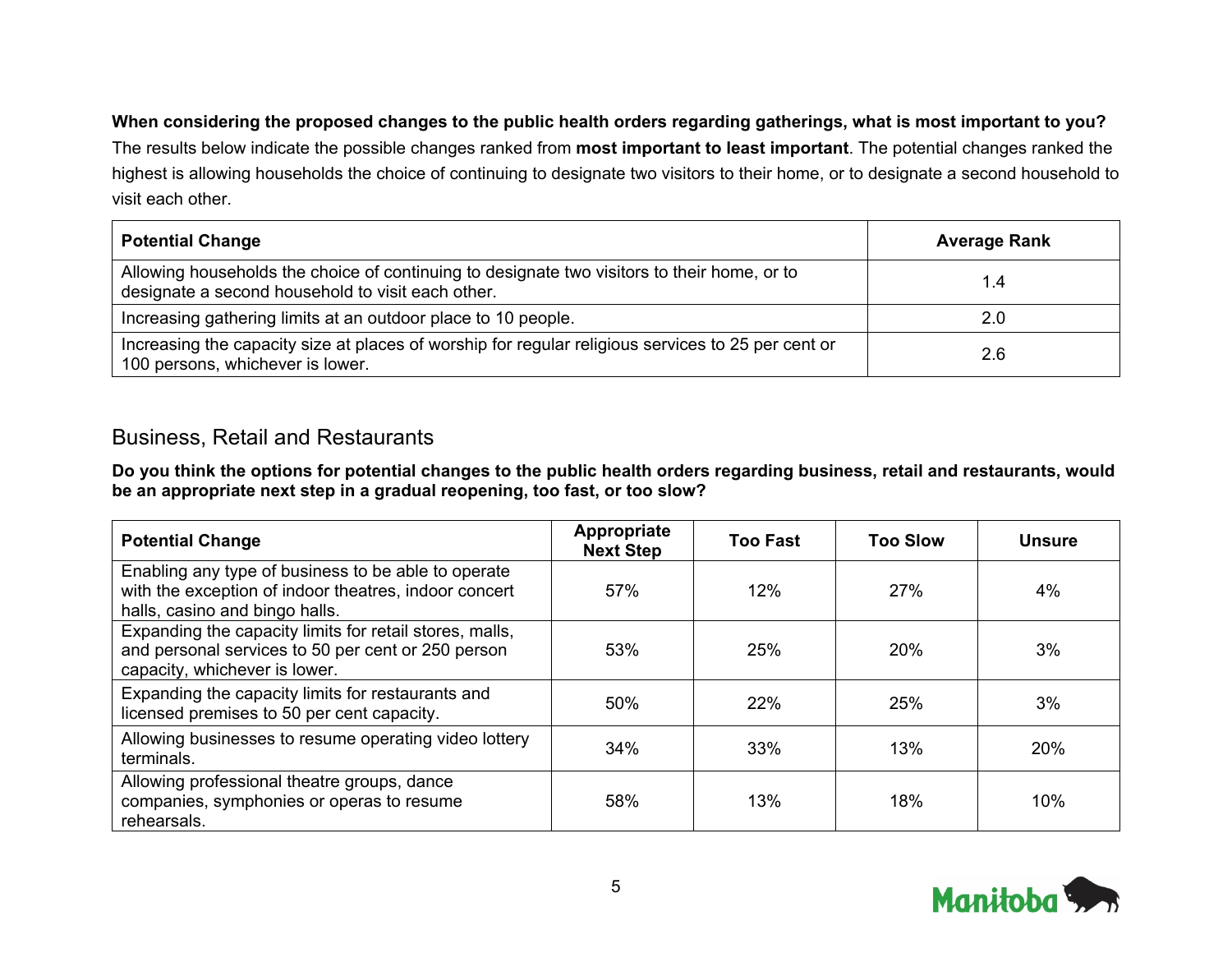#### **When considering the proposed changes to the public health orders regarding business, retail and restaurants, what is most important to you?**

The results below indicate the possible changes ranked from **most important to least important**. The potential changes ranked the highest are allowing any type of business to be able to operate with the exception of indoor theatres, indoor concert halls, casino and bingo halls, expanding capacity limits for restaurants and licensed premises and expanding capacity limits for retail stores, malls, and personal services.

| <b>Potential Change</b>                                                                                                                     | <b>Average Rank</b> |
|---------------------------------------------------------------------------------------------------------------------------------------------|---------------------|
| Enabling any type of business to be able to operate with the exception of indoor theatres, indoor<br>concert halls, casino and bingo halls. | 2.05                |
| Expanding the capacity limits for restaurants and licensed premises to 50 per cent capacity.                                                | 2.37                |
| Expanding the capacity limits for retail stores, malls, and personal services to 50 per cent or 250<br>person capacity, whichever is lower. | 2.51                |
| Allowing professional theatre groups, dance companies, symphonies or operas to resume<br>rehearsals.                                        | 3.56                |
| Allowing businesses to resume operating video lottery terminals.                                                                            | 4.51                |

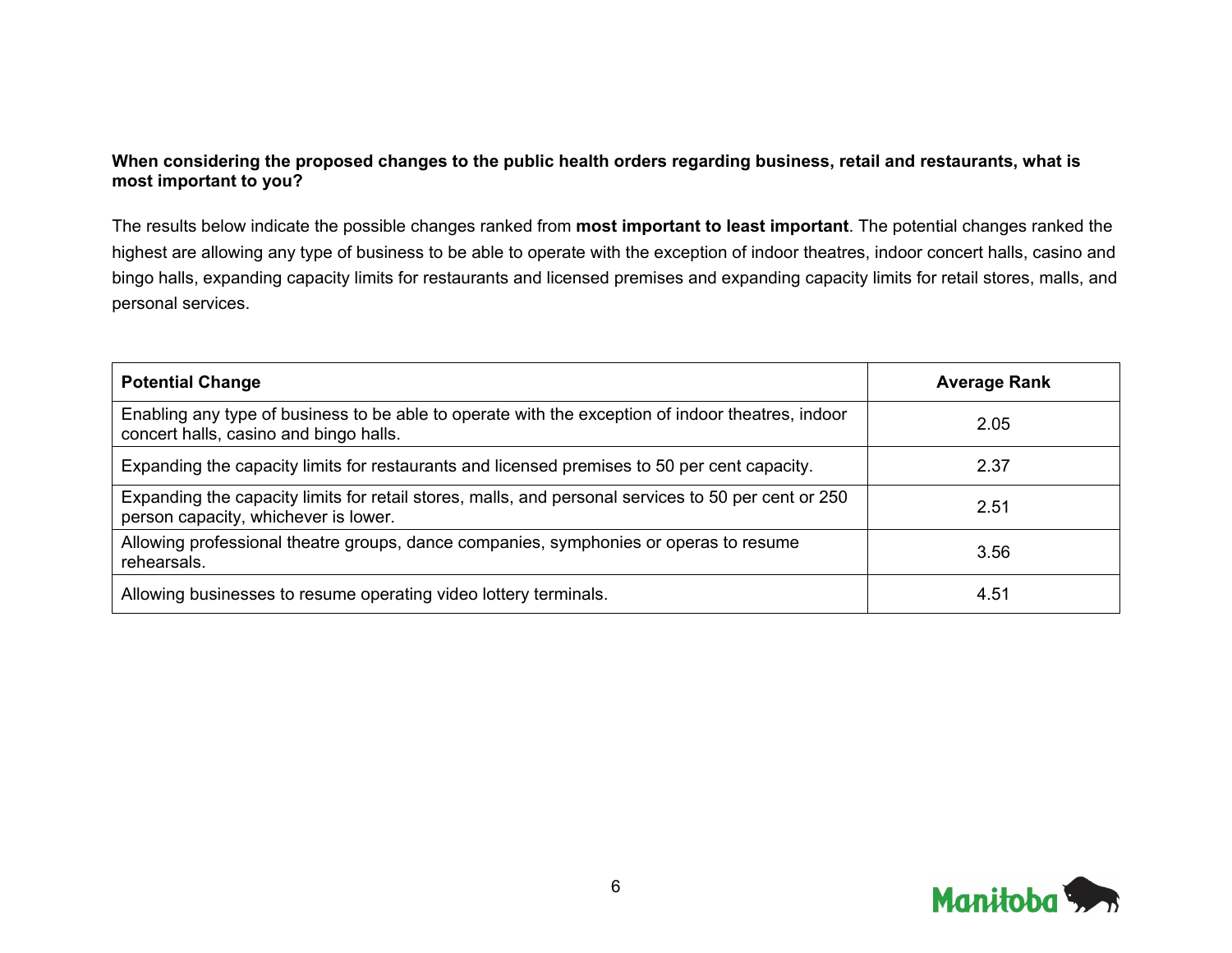### Recreation and Fitness

**Do you think the options for potential changes to the public health orders regarding recreation and fitness would be an appropriate next step in a gradual reopening, too fast, or too slow?**

| <b>Potential Change</b>                                                                                                                      | Appropriate<br><b>Next Step</b> | <b>Too Fast</b> | <b>Too Slow</b> | <b>Unsure</b> |
|----------------------------------------------------------------------------------------------------------------------------------------------|---------------------------------|-----------------|-----------------|---------------|
| Allowing day camps for children to operate at 25 per<br>cent capacity or a maximum group size of 50.                                         | 56%                             | 15%             | 23%             | 6%            |
| Allowing indoor recreation and sporting facilities to<br>open at 25 per cent capacity for group instruction.                                 | 52%                             | 15%             | 30%             | 3%            |
| Allowing dance, theatre and music facilities to open for<br>individual instruction and group classes for a total<br>capacity of 25 per cent. | 56%                             | 13%             | 26%             | 5%            |
| Allowing gyms and fitness centres to provide group<br>instruction or classes at 25 per cent capacity per class.                              | 51%                             | 18%             | 27%             | 4%            |
| Allowing indoor recreational facilities such as arcades<br>to open at 25 per cent capacity.                                                  | 42%                             | 28%             | 21%             | 9%            |
| Allowing outdoor amusement parks to open at 50 per<br>cent capacity.                                                                         | 54%                             | 19%             | 20%             | 7%            |
| Allowing users of gyms, fitness centres and pools to<br>not wear a mask while taking part in a physical activity.                            | 35%                             | 39%             | 19%             | 7%            |